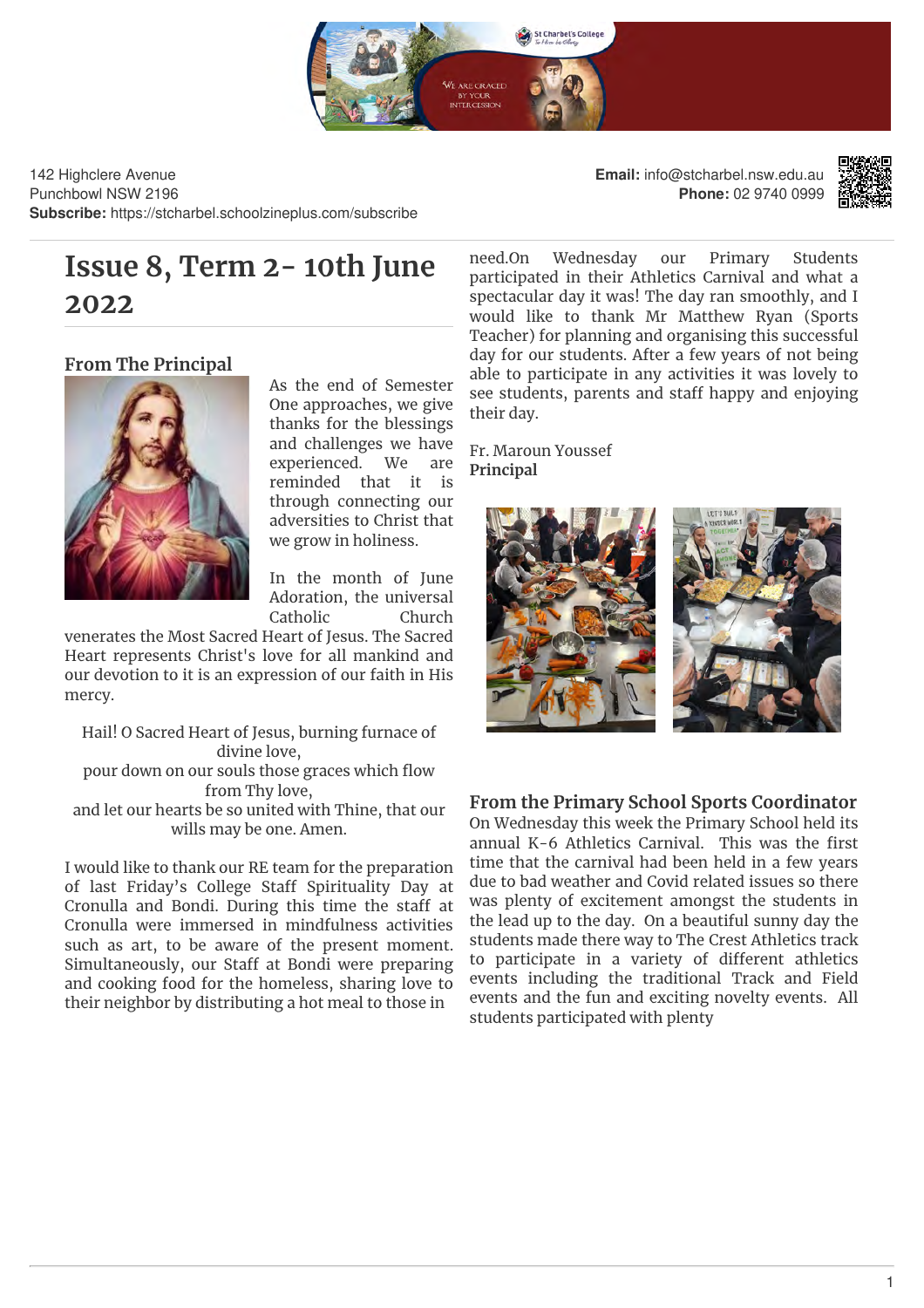of enthusiasm and energy and most importantly displayed a great deal of sportsmanship during competition. Plenty of ribbons were handed out and everyone went home with a sense of achievement on the day. I would like to thank all the parents who attended on the day and helped support the students. Most importantly I would like to thank all the staff for their efforts both before and during the carnival to help make the day run smoothly and allow the students to have a great day. Looking forward to another great day in 2023!

#### Matthew Ryan **Primary Sports Coordinator.**



| Students name          | Class |                                                                                                                                                             |
|------------------------|-------|-------------------------------------------------------------------------------------------------------------------------------------------------------------|
| Alexia Khouzame        | 3H    | For beginning term 2 with a positive attitude towards her learning in Arabic. Keep it<br>up!                                                                |
| Liam Ayoub             | 3H    | For settling well into Arabic lessons and always willing to learn the Arabic community<br>language.                                                         |
| Justin Mansour         | 3M    | For working diligently during Arabic lessons to achieve his learning goals.                                                                                 |
| Marissa Khalil         | 3M    | For always demonstrating the 21st century learning skill of communication by actively<br>contributing her insightful ideas during Arabic class discussions. |
| Joseph Nader           | 4H    | For showing critical thinking and enthusiasm when using inferring skills in reading<br>lessons in Arabic.                                                   |
| Charbel Avoub          | 4H    | For demonstrating a mature attitude towards his learning in Arabic.                                                                                         |
| Jova Melhem            | 4M    | For her active participation in Arabic class discussions.                                                                                                   |
| Veronica El-<br>Badawi | 4M    | For working hard to follow teacher instructions in Arabic class.                                                                                            |
| Mia Akkari             | 5M    | For working diligently during Arabic lessons to achieve her learning goals.                                                                                 |
| John Batti             | 5M    | For approaching all learning activities with outstanding focus and trying his best at all<br>times in Arabic.                                               |
| Carl Akkati            | 6P    | For an excellent effort and achievement in Arabic                                                                                                           |
| Charbel Doumit         | 6P    | For settling well into Arabic lessons and always willing to learn the Arabic community<br>language.                                                         |

### **Cultural Event – Mirath in Mind**

Cultural activities have several practical implications. By participating in such activities, the students become more passionate about their background. These activities also foster team spirit and a sense of responsibility in the students.

Our outstanding performers, our high school students, held the Lebanese flag proudly whilst performing "3awdat el 3askar" on the stage at the Mirath in Mind. The Arabic department is grateful for the support we received from everyone. Thank you, parents, teachers and students, for your contribution to ensuring our St Charbel students stood out.





#### **From the LOTE Department**

Classroom reward systems can be an important part of classroom management, increasing work ethic and helping students develop self-management skills. They are best used in conjunction with a range of other intrinsic and extrinsic motivators.

The student Award system has been implemented in Arabic classes, to recognise student participation, to celebrate student achievement and to encourage ongoing commitment.

### *Congratulations to the following students who received Arabic Awards – 3H, 3M, 4H, 4M, 6P*

أنجز تلاميذ الصف السادس بحثاً عنوانه "لبنان" حيث تناولوا عدة أمور عن لبنان (الفلكلور اللبناني ، الطعام، الاماكن السياحية، الضيافة، خريطة لبنان بيتن رئيستون سبب على المستقيم المستقيم المستوسية المستوسمة المستوسطة.<br>والعلم اللبناني ...). قام الطلاب بتقديم البحث على شكل PowerPoint و<br>وقاموا بِشرح محتواه شفهياً أمام جميع أفراد الصف. الصور أدناه تعرض لكم لمحة سريعة عن الأجواء يوم تقديم البحث.

(6M,6P&6G)مينرفا اسطفان

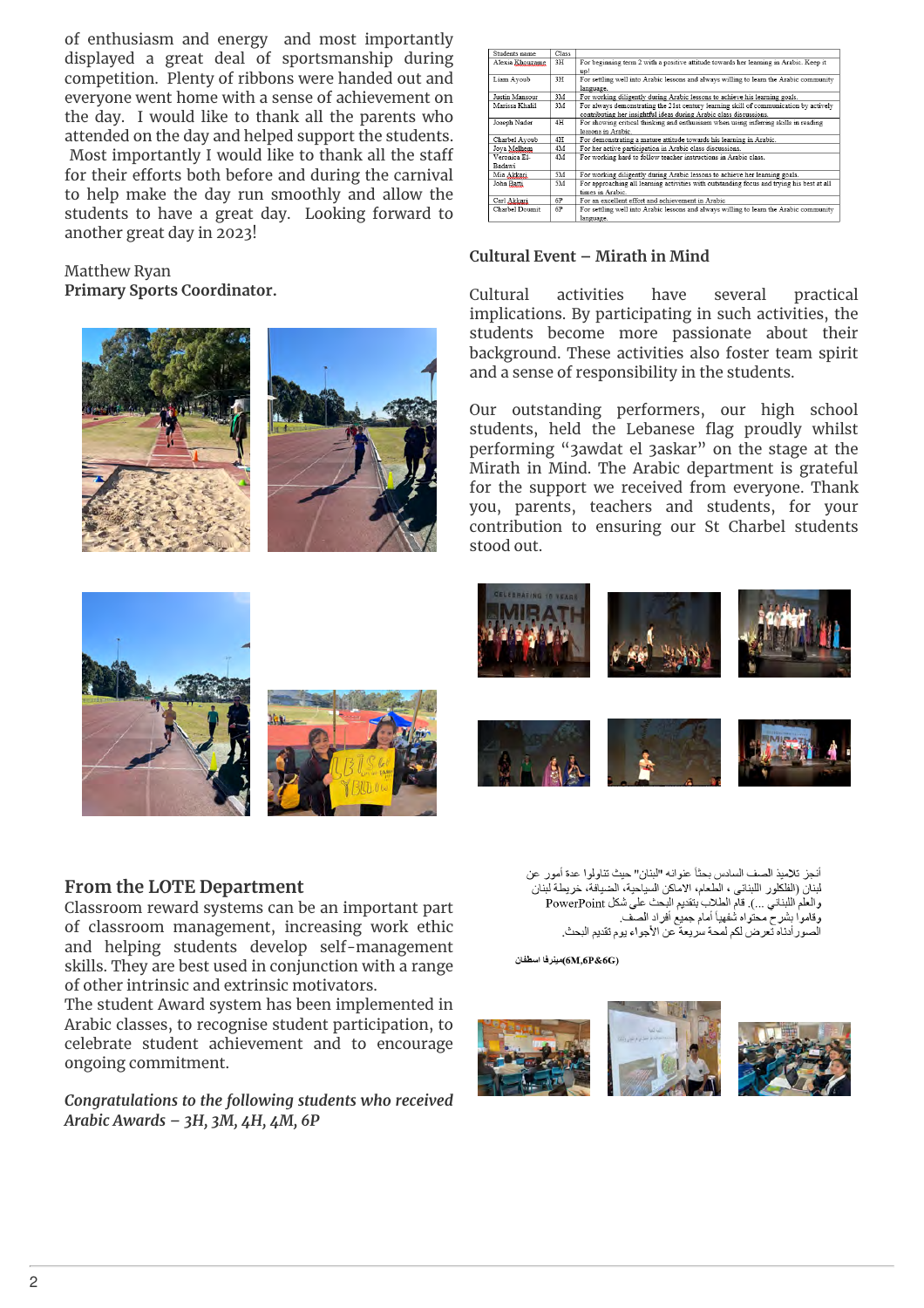

# **From Year 4**

The students were creating and animating "A life cycle" using Stop Motion. They worked in pairs to create the animation and began to add titles, narration and sound effects. The year  $4$  students created their own designs and made cutouts of props to be used in the animation. All in all they were hard at work and had a lot of fun.

#### **4M Teachers and Paul Love**









# **Fun in the library!**

Students are enjoying playing with the new games and Lego during lunch time. Apart from being fun, building Lego provides many there are many benefits for students:

• Improved eye/hand coordination and the development of spatial skills

- Persistence and patience
- Enhanced fine motor skills

Problem solving skills Achieving a sense of accomplishment

- Learning how to plan
- Teamwork when playing with others

Janet Galimi **K-12 Teacher Librarian**



### **Da Vinci Decathlon**

Congratulations to our selected students from Grades 5-11 who participated in this year da Vinci Decathlon the prestigious academic competition that is an initiative of Knox Grammar School, Wahroonga.

Our Years 5 & 6 competitors were: Carl Accari Charbel Achmar Mark Ayoub Daniel El Inaty Rita Elazzi Nicholas Hwaylo Selina Khalil Joseph Sandrussi

Our Years 7 & 8 competitors were: Chloe Aaraj Elia Abi Abdallah Peter Khalil Simon MaCary Alana Mokbel Madelaine Mokbel Mia Sarkis

Our Years 9, 10 and 11 competitors are: Uguette Achmar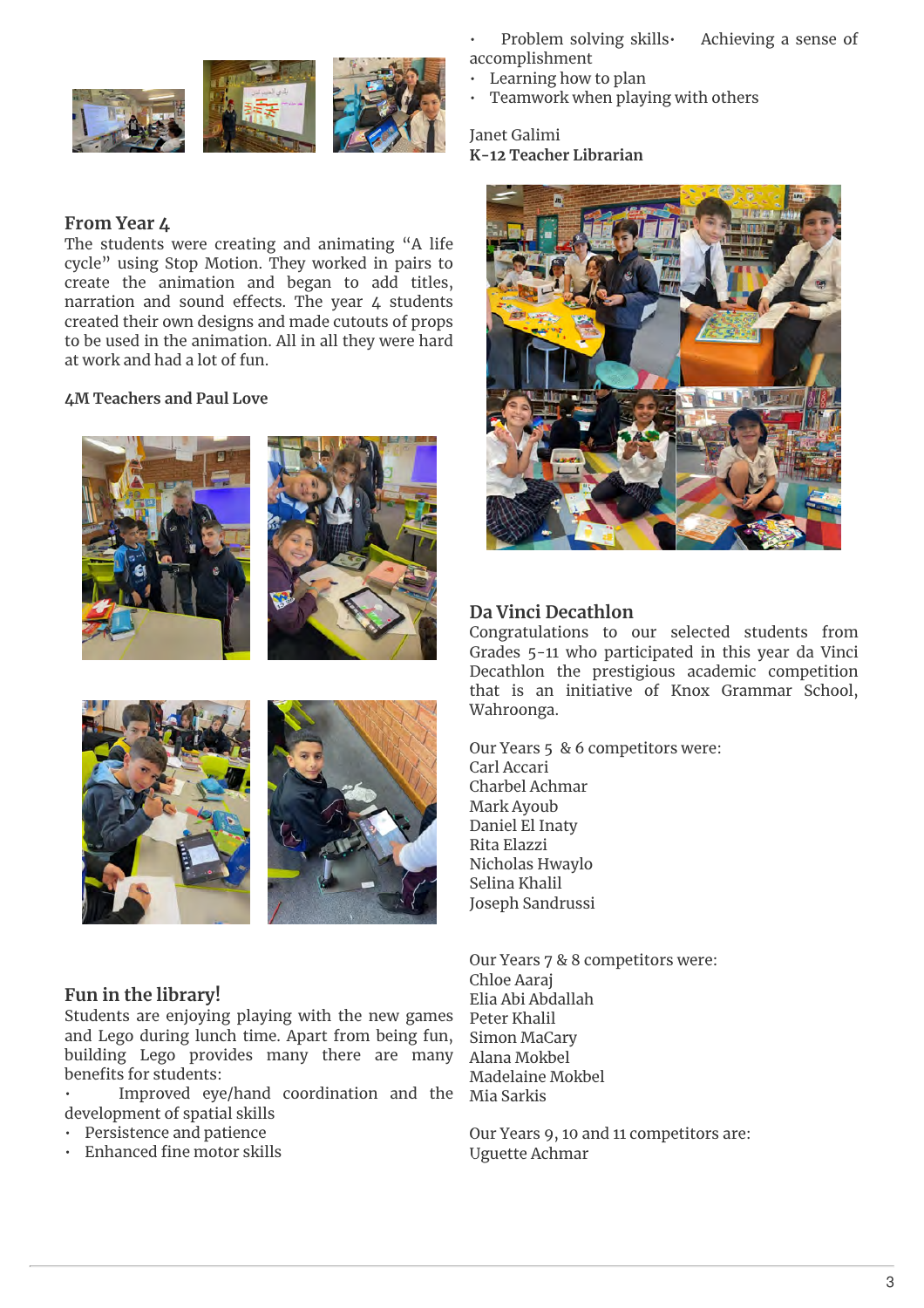Joshua Al-Chami Ramza Boutros Jad Haidar Michael Hwaylo Alissa Khalil Christelle Rahal Mary Tannouri

We await the results with anticipation.

A huge thank you to Mr Paul Love for his support with IT logistics for the day.

#### Athena M. Conomos **Head of Learning Enrichment K-10**







**From the Student Wellbeing Coordinator** Bookings open for School Holiday Group Programs

**Social Skills Program**

**The social skills program is designed to develop and enhance social interaction skills, social awareness and self-esteem in children.**

**5 L's of Listening skills Turn taking in play**

**Understanding others and own feelings using Disney's Inside Out movie** 

**Addressing and expressing emotions appropriately** 

**Exploring playground situations through DVD and role plays (puppets for younger students)** 

**Where:** 

**Hopalong Newington: Unit 33,8 Avenue of America**

**Hopalong Peakhurst: Unit 29, 17 Lorraine St**

**When:**

**Monday 4th – Friday 8th July 2022**

**Cost: \$500 includes resources & take home workbooks**

**Time: 11:30-1:30pm PALS Social Skills Group (ages 4-6 year old)** 

**\*Greeting others \*Managing frustration** 

**\*Taking turns: talking and listening \*Empathy** 

**\*Taking turns at play \*Sharing**

**\*Asking for help \*Identifying feelings** 

 **\*Overcoming fear and anxiety**

 **\*Calming down and speaking up**

 **Where: Hopalong Peakhurst**

**When: Monday 4th July to Friday 8th July 2022**

**TIME: 11:30-1pm**

**COST: \$500 includes parent information sheets**

**HANDWRITING SKILLS**

**The Handwriting Program** 

**The focus being "Easy to Read" Handwriting** 

- **Postural strength, stability and posture**
- Fine Motor skills for finger awareness, tool use, in hand manipulation and finger **strength.**
- **Using a functional pencil grip, equipment prescription such as pencil grips/slopeboards**
- **Handwriting legibility using Kineathetic and Cognitive approaches**
- **Handwriting Speed**

**Where:** 

**Hopalong Newington: Unit 33, 8 Avenue of Americas**

**Hopalong Peakhurst: Unit 29,17 Lorraine St**

**When:**

**Monday 11th-Friday 15th July 2022**

**Time: 2:00 - 3:30pm**

**Cost: \$500 includes resources & take home workbooks**

Please bring morning tea, a drink and hat for your child each day.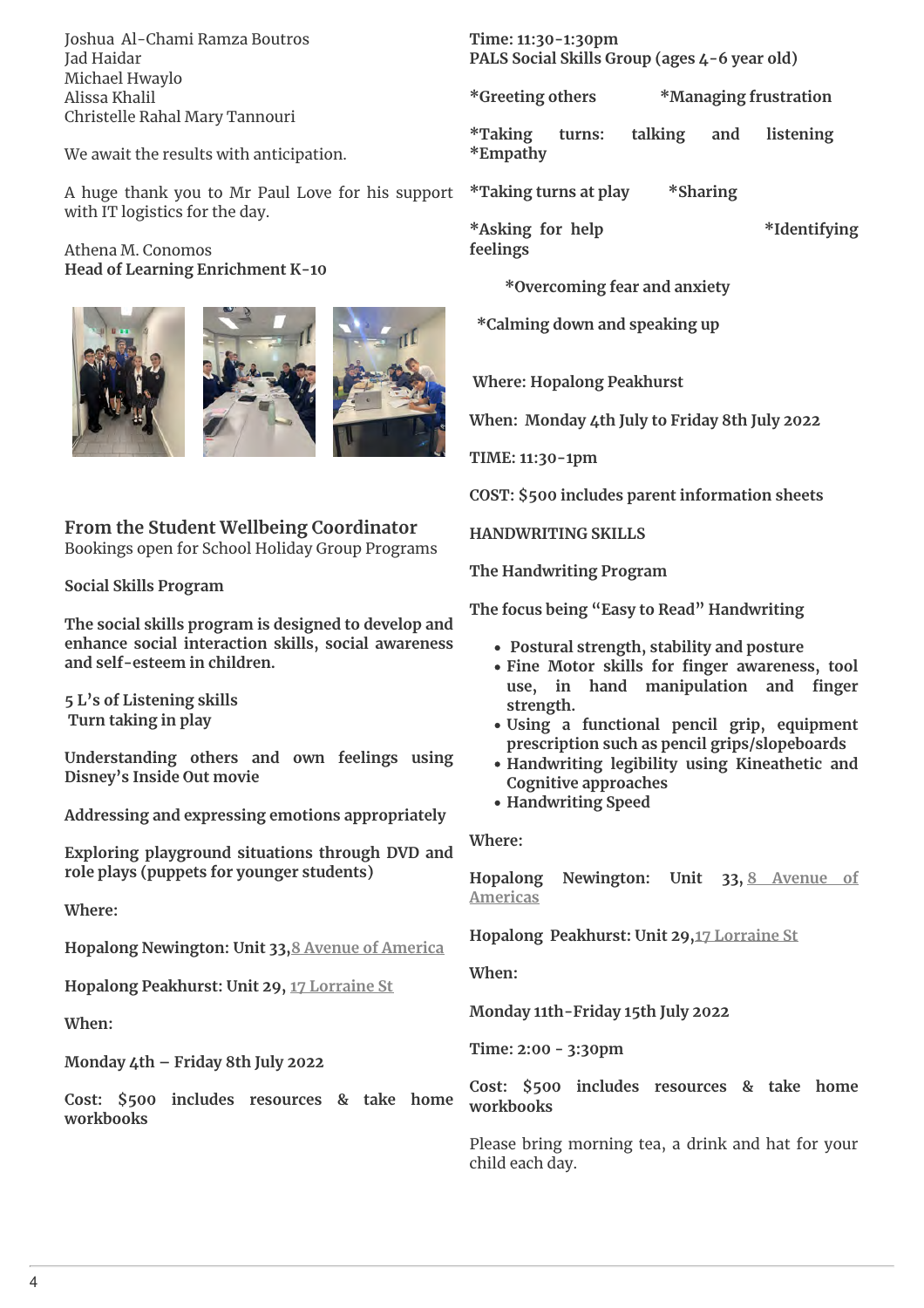*Client Story from our January Social Skills Group*

*" So, I need to say a big thank you for helping [my child].* It's like a switch has been flipped and we now *have this calm, con\*dent and happy little boy. You unlocked something inside him that's set off a positive chain of growth, and it's beautiful to be a part of".* 

Emily Sheahan **Student Wellbeing Coordinator**

# **From The Careers Department Career's News**

Please navigate through the College's Careers/VET weblink to explore Careers information with your children. Please feel free to contact me via the school office or email if there are any Careers related issues you would like to discuss.

#### **Careers in the Spotlight**

### **How to become a Criminologist**

Criminologists look into the human mind to discover the reasons why people commit crimes. They also work on ways to stop people from committing crime, and look at whether the current justice system effectively deters criminals.

If you have an interest in human behaviour, are curious and analytical, and want to work towards improving our society, becoming a Criminologist could be ideal.

#### **About you:**

- Excellent people skills
- Great communicator
- Problem solving whiz
- Curious and inquisitive
- Resilient and mentally tough
- Can work in teams and alone
- Fair and justice-minded
- Critical thinker

#### **The job:**

- Researching reasons for criminal behaviour
- Collecting data on crime and statistics
- Examining trends in criminal behaviour over time
- Advising policymakers and government on crime issues
- Developing strategies to prevent crime
- Examining whether current justice systems are effective
- Rehabilitating criminals to prevent reoffending
- Working with victims of crime to provide support

#### **How to become a Criminologist in Australia**

You will usually need to complete an undergraduate level qualification in order to work as Criminologist in Australia.

Step 1 – Complete Year 12 with a strong focus on English and Maths.

Step 2 – Study a relevant undergraduate degree, such as Criminology, Justice Studies, Legal Studies, or Law.

Step 3 – Depending on the area you'd like to work in, you may have to undergo a Police Check or Working with Children Check.

Step  $4$  – Consider the area you'd like to work in – you might like to work crime prevention, terrorism, cybercrime, youth crime, or more.

Step  $5$  – Start working as a fully-qualified Criminologist.

**Frequently Asked Questions (FAQs)**

### **What do Criminologists do?**

Criminologists research the reasons behind why people commit crime, and use this information to help prevent future crime, rehabilitate criminals, and maximise the effectiveness of our justice systems and laws.

# **Which industries employ Criminologists?**

Criminologists work commonly in the Education and Training; Professional, Scientific and Technical Services; and Public Administration and Safety industries.

# **What options are there for career progression?**

There are many different areas you can explore as a Criminologist. You might work for the government, advising them on appropriate strategies for preventing crime. You could work in health alongside psychologists to determine the factors that contribute to criminal behaviour. Or you could work in the legal field, alongside police officers and lawyers, making sure our current laws are fit and proper.

**Do I need to go to university to become a Criminologist?**